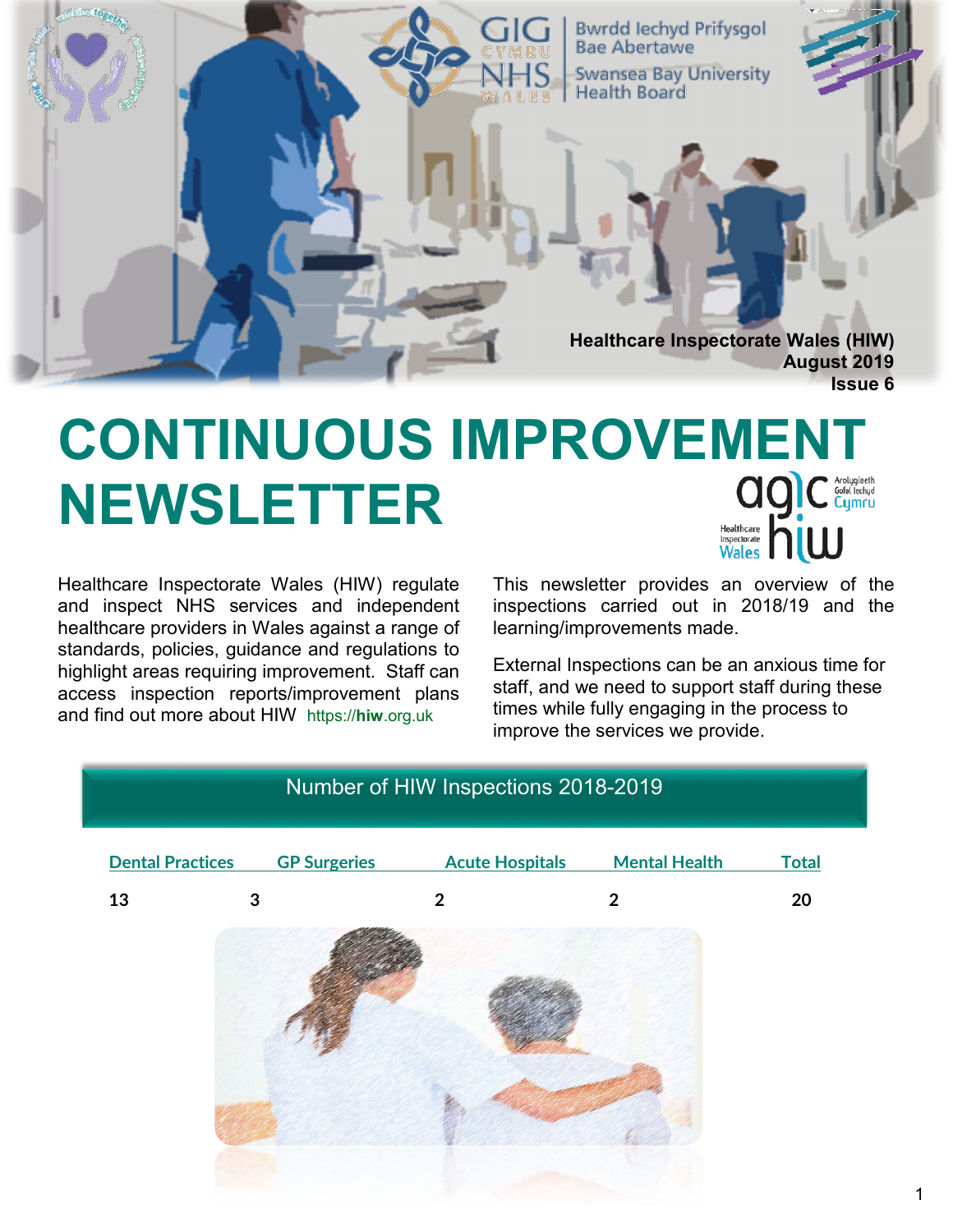# Dental & GP Practices

The Learning from the Practice inspections has been shared with other practices across the Health Board.

Main issues identified by HIW included:

- gaps in checking emergency trollies;
- safety certificates and training certificates were not always available for inspection or in date; and
- the record of maintenance of equipment was not always available for review.

Action has been taken to learn from the inspections. The Primary Care & Community Services Unit Quality Assurance visiting program has been revised to support practices more ahead of inspections.

# **Are checks for equipment, safety certificates,**

☑

#### **We Inspected 13 Practices**



of medical histories, allergies, health promotion advice, treatment justification, consent and cancer screening

Improvements needed in the management if

- Gaps in staff training in safeguarding, 冈 resuscitation training, and fire safety
- Safe use of x-rays in 5 practices ☑

in five practices

equipment including emergency equipment A good suite of policies and procedures

図



# Mental Health Inspection

Two mental health inspections were carried out, one in Cefn Coed Hospital and the other in Community Mental Health Team Service which resulted in an immediate improvement notice.

The improvement notice related to the availability of risk assessments. Immediate action was taken which strengthened the completion and sharing/discussions of the risk assessments within the Community Teams.

### $\mathbf{r}$  and  $\mathbf{r}$  and  $\mathbf{r}$

| Mental Health                                                                                   |                                                                                                                                                       |
|-------------------------------------------------------------------------------------------------|-------------------------------------------------------------------------------------------------------------------------------------------------------|
| We Inspected the Tawe Clinic at Cefn Coed Hospital                                              |                                                                                                                                                       |
| Patients were treated with kindness and<br>compassion                                           | No call system for patients in bedrooms                                                                                                               |
| Information about advocacy was<br>prominently displayed                                         | Lack of furniture in bedrooms                                                                                                                         |
| Efforts had been made to make the<br>entrance and outside areas pleasant for<br>patients to use | Inadequate checking of emergency<br>x<br>equipment                                                                                                    |
| Good compliance with Health Board<br>Mandatory Training                                         | Information about how to raise a concern<br>x<br>should be clearly visible                                                                            |
| Visible and supportive leadership                                                               | Care and treatment plans need to be in line<br>x<br>with the Mental Health (Wales) measure                                                            |
| <b>Community Mental Health</b>                                                                  |                                                                                                                                                       |
| We Inspected the Tawe Clinic at Cefn Coed Hospital                                              |                                                                                                                                                       |
| Dedicated staff                                                                                 | Environmental risks such as ligature points<br>x<br>(the service received an immediate<br>assurance letter in relation to the<br>environmental risks) |
| Patients treated with dignity and<br>M                                                          | Poor culture of incident reporting<br>x                                                                                                               |

respect Evidence of supportive treatment plans ☑ for patients

Discord between leaders leading to a poor 図 culture at senior level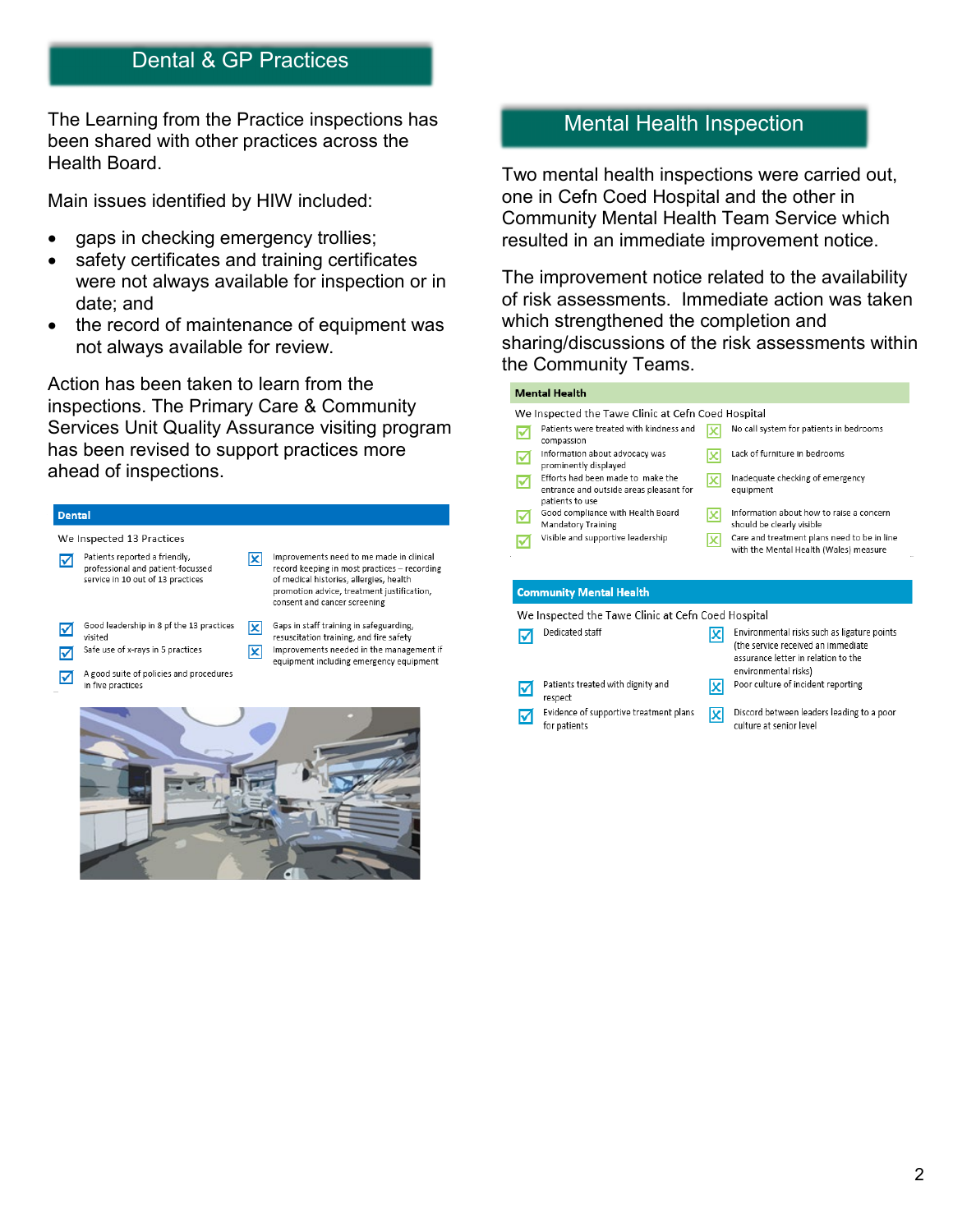**Do you know where your Ward/Department/ Service/Practice Risk Assessments are and do you discuss them with your team and take action to manage the risk?**



**Acute Hospitals** 

Two inspections were carried out, one in Minor Injuries Unit (MIU) in Neath Port Talbot Hospital and the other in Surgical Services in Morriston Hospital. Both inspections resulted in immediate improvement notices being issued relating to:

#### **MIU**

- **Resuscitation equipment/medication checks to be consistently undertaken;**
- **Portable electrical equipment to be routinely tested for safety; and**
- **Delay in routine referral for patients to fracture clinic.**

Immediate action was taken in respect of the above findings

# **Surgical Services**

HIW were not assured that a safe and consistent approach to Venous Thromboembolism "VTE" risk assessment and associated prophylaxis was being used by medical and nursing staff.

All Units have been reminded of the standard risk assessment to be used for VTE.

| We conducted an inspection at the Neath Port<br>Talbot Minor Injuries Unit and a surgical services<br>inspection at Morriston Hospital<br>Patients were treated with dignity and<br>respect in both hospital inspections<br>Good infection control procedures | Timely management of trauma and<br>orthopaedic patients                                                                                                                          |
|---------------------------------------------------------------------------------------------------------------------------------------------------------------------------------------------------------------------------------------------------------------|----------------------------------------------------------------------------------------------------------------------------------------------------------------------------------|
|                                                                                                                                                                                                                                                               | Concerns about the management of theatre<br>lists at the unit were expressed by staff<br>Safety checks in theatre need strengthening<br>Concerns over the number of never events |
| Good systems in place to promote<br>patient safety<br>Good management of controlled drugs                                                                                                                                                                     | Key equipment, resuscitation checks and audit<br>arrangements need to be improved (NPT).<br>These issues have been found in the minor<br>injuries unit on previous visits        |
|                                                                                                                                                                                                                                                               | Risk assessments for blood clots (Morriston)                                                                                                                                     |

**Are your safety checks being carried out in your Ward/Department/ Service/Practice?**

**Have you read the VTE Policy and are you familiar with the risk assessment to be used? If not the policy and form can be found here [LINK](http://howis.wales.nhs.uk/sites3/search.cfm?searchtext=vte&orgid=926)  [TO COIN](http://howis.wales.nhs.uk/sites3/search.cfm?searchtext=vte&orgid=926)**



MIU have completed a Patient/Staff Story following the inspection and the improvement made which was shared with the Quality & Safety Committee and demonstrated the improvements made as a result of which, no formal complaints were received for the service during April – June 2019